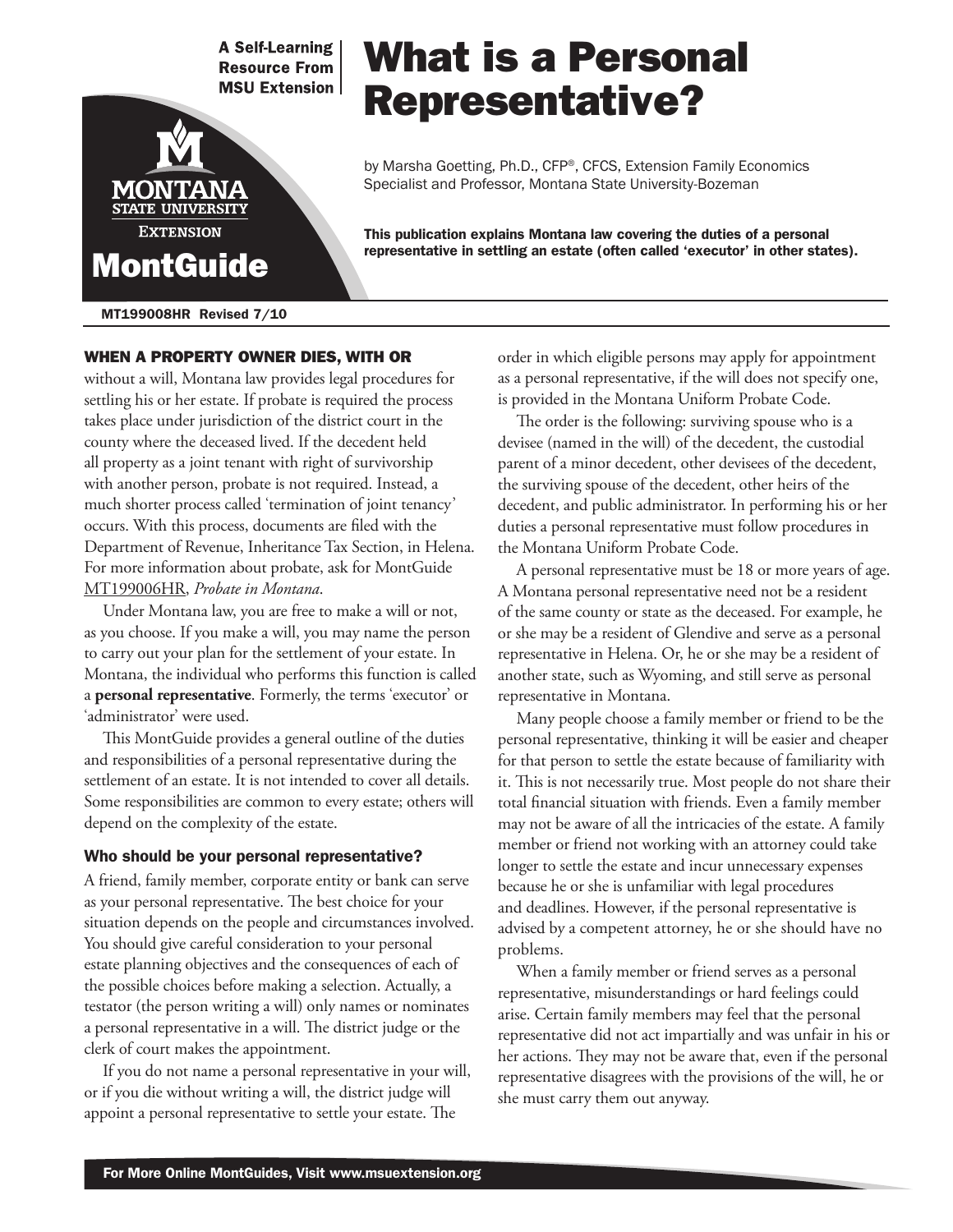Friends and family members also may be so preoccupied with their own affairs that they may not have the necessary time and attention to devote to settling an estate. And of course, the possibility exists that a family member or friend named as personal representative may die before you do. For this reason, you may want to name an alternate.

Another possibility for personal representative is a corporate entity such as a bank or trust company. Most banks and trust companies have facilities, contacts, experience, and business judgment beyond those of a single individual. In addition, banks and trust companies provide continuity. A bank or trust company doesn't get sick, die, or move away. Usually, the bank or trust company selected to be the personal representative of an estate is the one with which the testator does business, and where he and his family are known.

An attorney can also be chosen as a personal representative. Because of professional education he or she may be more familiar with the laws pertaining to probate action and provisions of income and estate, taxes than the average citizen.

Regardless of whom you choose to be a personal representative, tell the person chosen and explain what you want done before naming him or her in the will. You may find the person selected does not wish to take on the added responsibility. If so, choose someone who is willing to assume the duties of a personal representative.

### Can more than one person be appointed personal representative?

Yes. Montana law provides for the appointment of more than one personal representative. You may want a member of the family to serve as personal representative but believe that certain business aspects of the estate can be handled more efficiently by a bank. You may name the family member and the bank as co-personal representatives in your will.

Another possibility is to appoint two of your family members.

When two or more persons are appointed corepresentatives, unless the will provides otherwise, everyone must sign papers and agree to acts connected with the administration and distribution of the estate. This can be very time consuming and cumbersome when the joint personal representatives live in different towns or states.

### Must the nomination of personal representative, either by will or the court, be accepted?

No. If the personal representative named in the will or by the court does not want to serve, he or she may renounce the right by written notification to the court. The district judge or clerk of court then appoints another personal representative according to the order listed in the Montana Uniform Probate Code.

# Is bond required of a personal representative?

A bond, generally equal to the value of the estate of the decedent, is required of a personal representative under certain circumstances to protect the estate. A bond, generally equal to the value of the estate of the decedent, is required of a personal representative under the following situations: if required by the court, if he or she is appointed special administrator, if required by the will, or if an interested person gives written notice to the court demanding that bond be posted and the court concurs. Otherwise, bond is not a requirement.

## What are the responsibilities of a personal representative?

In general, a personal representative settles and distributes the estate as indicated by the will and the Montana Uniform Probate Code as quickly and efficiently as is consistent with the best interests of the estate.

To accomplish this, the personal representative will need to make sure the following tasks are completed within any legally specified time limit:

- Carry out written instructions of the decedent relating to his or her body, funeral, and burial arrangements.
- Arrange for the immediate needs of survivors.
- Locate the will and other important papers and information.
- Make application to probate the will or to terminate joint tenancy or for appointment as personal representative no sooner than five days after the death of decedent.
- Select an attorney to handle the estate (if necessary).
- Give legal written notice of his or her appointment to heirs (no will) and devisees (by will). No later than 30 days after his appointment, the personal representative must indicate whether bond has been filed and describe to the court where papers relating to the estate are on file.
- Take possession of estate property, as advisable.
- Notify decedent's life insurance companies.
- Pay expenses for last illness, funeral and burial expenses, and other debts.
- Have real and personal property appraised.
- Prepare an inventory of all of decedent's property.
- Publish a notice to creditors for debts of which the personal representative may be unaware.
- Prepare and file federal estate tax returns if the estate is subject to estate tax (unlimited in 2010, \$1 milllion in 2011).
- Prepare and file Montana and federal income tax returns for the decedent's last year of life and, if necessary, for the estate.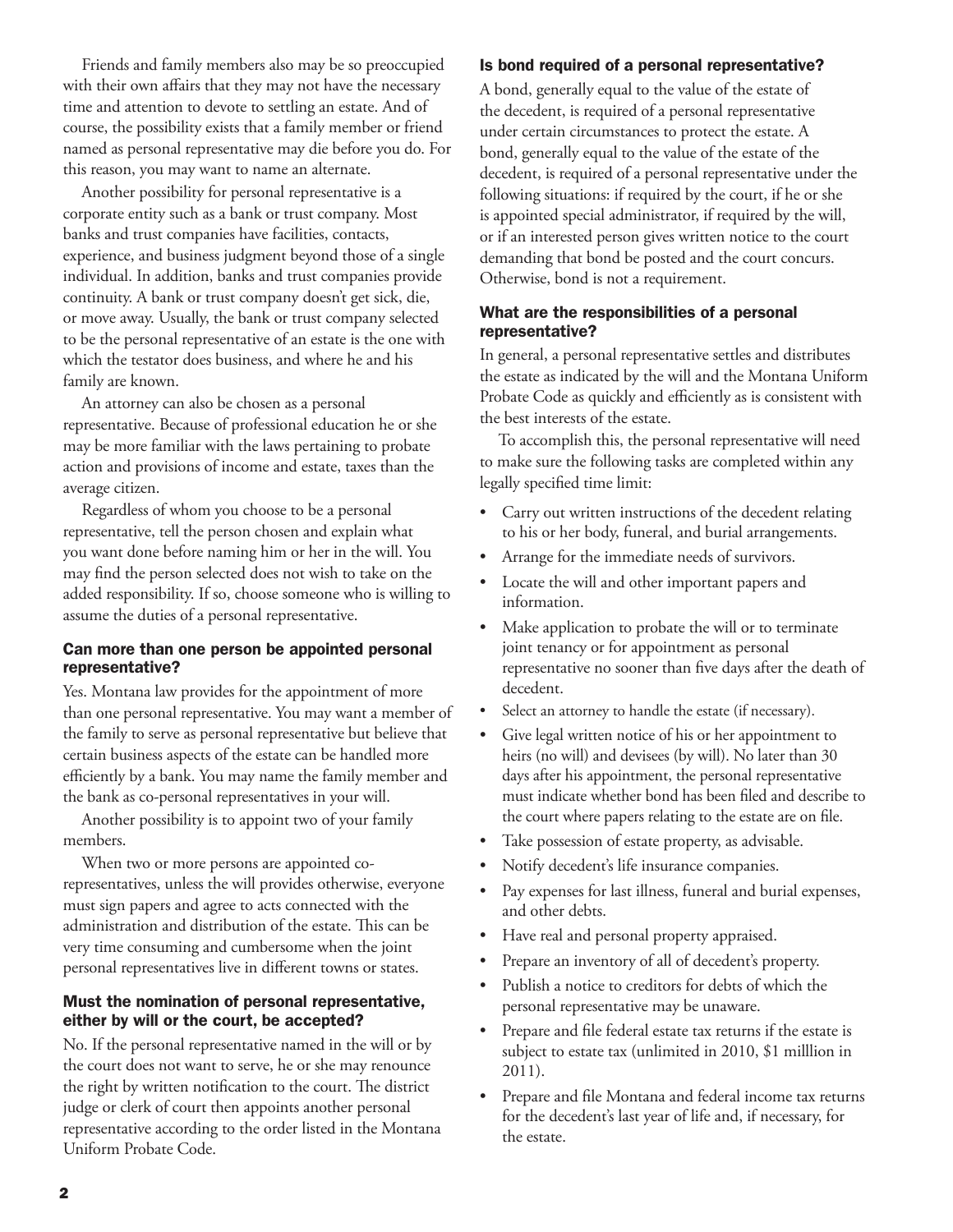- Arrange for the family's immediate living expenses.
- Determine which estate assets will be needed to pay federal estate taxes (if due) (unlimited in 2010, \$1 milllion in 2011), administration expenses and other costs of settling the estate.
- Satisfy charitable pledges in the decedent's will.
- Ascertain the values at date of death for all of the decedent's bank accounts. Depending on circumstances, close those accounts and open an estate account.
- Deposit or invest liquid assets of the estate in federally insured interest-bearing accounts, readily marketable secured loan arrangements or other prudent investments, if funds are not needed to meet debts and expenses currently payable.
- Distribute assets as required by law of intestate succession (no will) or by decedent's will.

These are only a few of the numerous separate and distinct duties for which a personal representative can be accountable. The complexity of an estate will determine other responsibilities.

#### How Much Does a Personal Representative Get Paid?

A personal representative is entitled to reasonable compensation for his or her services. The fee is considered income for Montana and federal taxation purposes. The Montana Uniform Probate Code places limits on the amount of compensation that may be paid without a court order. The amount cannot exceed three percent of the first \$40,000 of the value of the estate and two percent of the value of the estate in excess of \$40,000.

**Example:** Assume a probate estate of \$200,000. The personal representative fee is \$4,400.

| \$40,000 | \$160,000                  |
|----------|----------------------------|
| x .03    | x .02                      |
| \$1,200  | \$3,200                    |
|          | $$1,200 + $3,200 = $4,400$ |

In proceedings conducted for the termination of joint tenancies, the compensation of the personal representative may not exceed two percent of the value that passes to the surviving joint tenants.

In proceedings conducted for the termination of a life estate, the compensation allowed the personal representative may not exceed two percent of the value of the life estate if it is terminated in connection with a probate or joint tenancy termination. If a life estate is terminated separately, the personal representative's compensation may not exceed two percent of the value of the estate, except that it may not be less than one hundred dollars (\$100).

If there is more than one personal representative, only one compensation is allowed. The amount is divided between the co-representatives.

The district court may allow additional compensation for extraordinary services, which happens only after notice has been given and a hearing held.

If the will provides for the compensation of the personal representative and there is no contract with the decedent regarding compensation, the personal representative may renounce the provision before appointment. He or she would then be entitled to compensation under the terms of the Probate Code. A personal representative also may renounce his or her right to all or any part of the compensation.

Surviving spouses and lineal descendants often waive their fee for serving as personal representative for two reasons. One is to save the estate money. The other reason is they would have to declare the fee as income and pay at the rate of their state and federal income tax brackets.

**Example:** Susan was named as personal representative for her mother's \$200,000 estate. She could have claimed a fee of \$4,400. However, the \$4,400 would have been counted as income to Susan. Because she is in the 25 percent federal tax bracket, she would have paid \$1,100 in federal income taxes (\$4,400 x 25% = \$1,100) and because she is in the 6.9 percent state income tax bracket she would have paid \$304 in Montana income taxes  $(\$4,400 \times 6.9\% = \$304)$ . Susan received the whole estate inheritance tax and federal estate tax free – so there was no benefit for her to take the personal representative fee and lose a total of \$1,404 to state and federal income taxes.

#### How Much Does an Attorney Get Paid?

If a personal representative hires an attorney to handle legal aspects of the settlement of the estate, the attorney's compensation can not exceed one and one half times what was allowable to the personal representative. In the previous example the attorney would be allowed a fee of \$6,600  $($4,400 \times 1.5 = $6,600)$ . Many attorneys now charge on an hourly fee basis rather than the percentage maximum. The fee is often less with the hourly fee method.

#### Personal Representative: An Important Role

A personal representative serves a very important function in the settlement of an estate. In general, a personal representative settles and distributes the estate of the decedent according to the terms of any valid will and the Montana Uniform Probate Code as quickly and efficiently as is consistent with the best interests of the estate. The selection should be made with careful consideration given to capabilities.